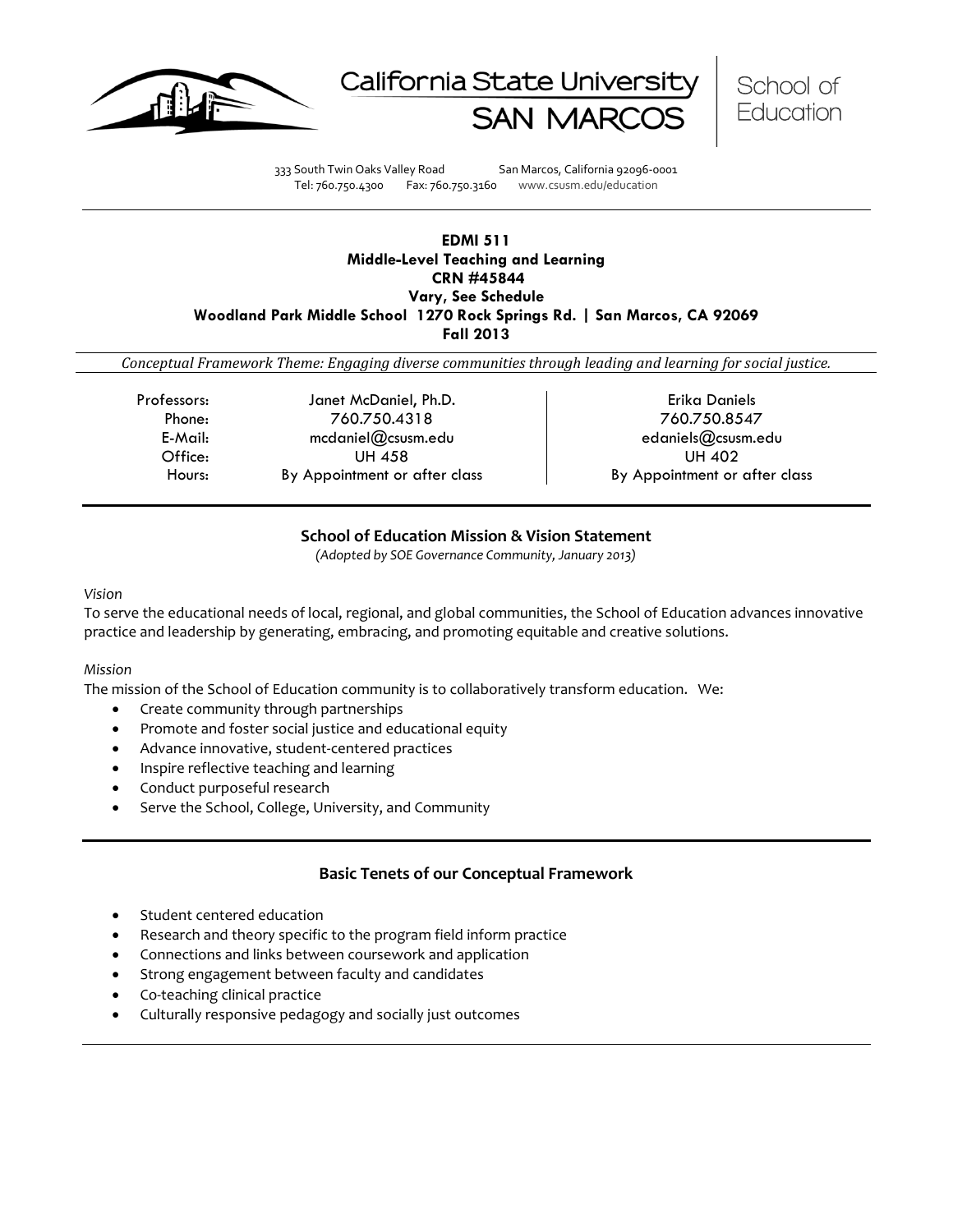# **COURSE DESCRIPTION**

EDMI 511 focuses on developing a preliminary understanding of learning theory and instructional practice in integrated and inclusive middle level classrooms. This course is aligned with California's SB 2042 Standards.

#### **Course Prerequisite:**

Admission to the Middle Level/CLAD Teacher Credential Program.

## **Course Objectives:**

- Students will demonstrate knowledge of the principles of effective schooling for young adolescents.
- Students will demonstrate effective standards-based lesson planning that is responsive to the needs of diverse young adolescents.
- Students will interpret major theories of young adolescent development through course assignments.
- Students will identify and analyze a variety of multicultural/multilingual learner centered instructional strategies including those that maximize comprehensible input, student interactions, and learning strategies for content and language development.
- Students will develop strategies for designing student-centered classroom environments.

#### **Required Texts**

- Brown, D. F., Knowles, T. (2007). *What Every Middle School Teacher Should Know, 2nd edition*. Portsmouth, NH: Heinemann.
- National Middle School Association. (2010). *Research and Resources in Support of This We Believe.* Westerville, OH.
- National Middle School Association. (2010). *This We Believe: Keys to Educating Young Adolescents*. Westerville, OH.

## **Authorization to Teach English Learners**

This credential program has been specifically designed to prepare teachers for the diversity of languages often encountered in California public school classrooms. The authorization to teach English learners is met through the infusion of content and experiences within the credential program, as well as additional coursework. Students successfully completing this program receive a credential with authorization to teach English learners. *(Approved by CCTC in SB 2042 Program Standards, August 02)*

#### **Special Education Inclusion:**

Consistent with the intent to offer a seamless teaching credential in the School of Education, this course will introduce the collaborative infusion of special education competencies that reflect inclusive educational practices.

# **STUDENT LEARNING OUTCOMES**

#### **Teacher Performance Expectation (TPE) Competencies**

Teacher Performance Expectations are standards for student teachers. This course is designed to help teachers seeking the Multiple Subjects Credential to develop the skills, knowledge, and attitudes necessary to assist schools and districts implement effective programs for all students. The successful candidate will be able to merge theory and practice in order to realize a comprehensive and extensive educational program for all students.

TPE 6d: Engaging and supporting all learners

TPE 6e: Middle level philosophy and school organization

TPE 9: Creating and managing effective instructional time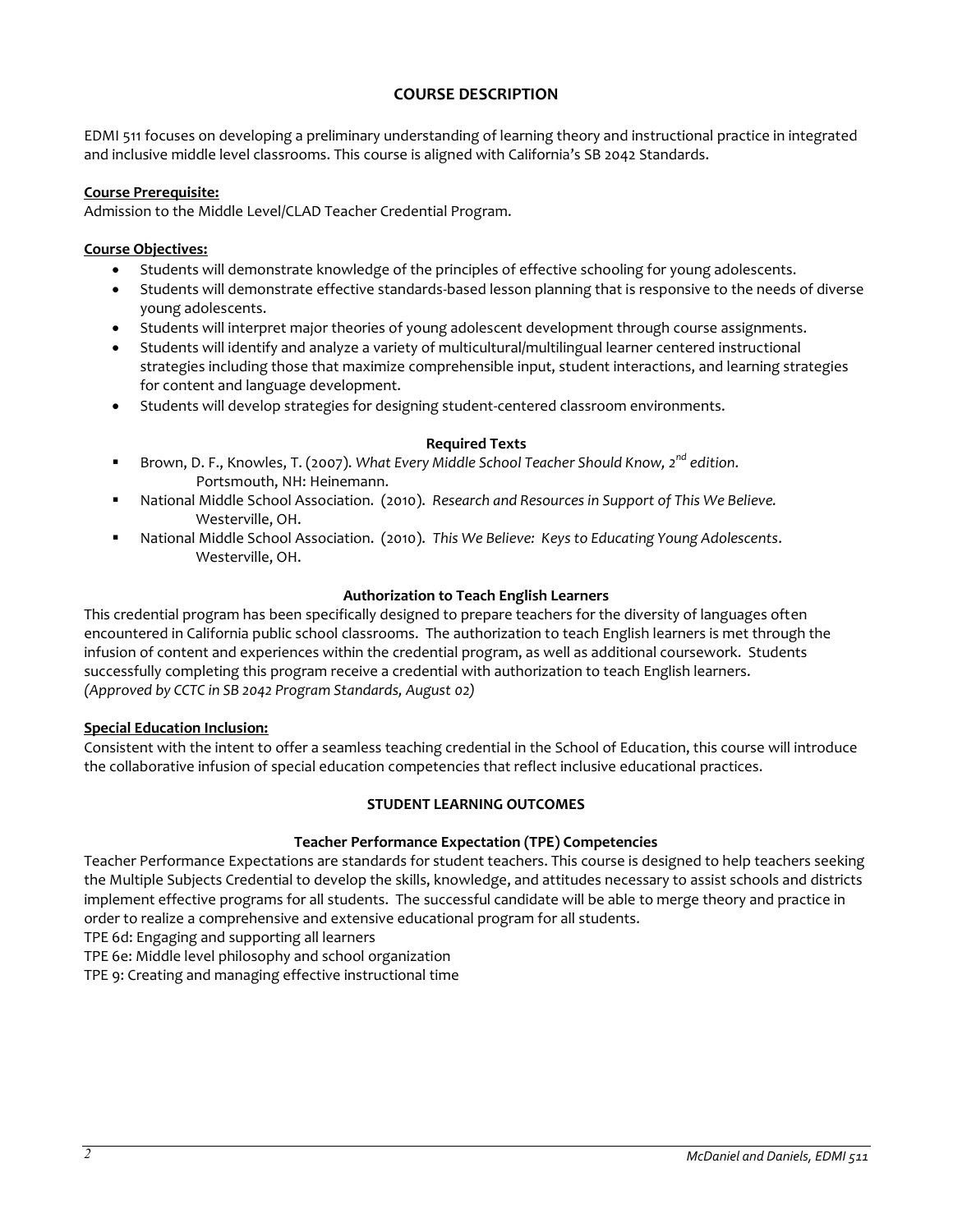#### **California Teacher Performance Assessment (CalTPA)**

All California credential candidates must successfully complete a state-approved system of teacher performance assessment (TPA), to be embedded in the credential program of preparation. At CSUSM, this assessment system is called the "CalTPA" or TPA.

To assist your successful completion of the TPA, a series of informational seminars are offered over the course of the program. TPA related questions and logistical concerns are to be addressed during seminars. Your attendance to TPA seminars will greatly contribute to your success on the assessment.

Additionally, School of Education (SOE) classes use common pedagogical language, lesson plans (lesson designs), and unit plans (unit designs) in order to support and ensure your success on the TPA, and, more importantly, in your credential program.

The CalTPA Candidate Handbook, TPA seminar schedule, and other TPA support materials can be found on the SOE website provided at the website provided[: http://www.csusm.edu/education/CalTPA/ProgramMaterialsTPA.html](http://www.csusm.edu/education/CalTPA/ProgramMaterialsTPA.html)

## **Assessment of Professional Dispositions**

Assessing a candidate's dispositions within a professional preparation program is recognition that teaching and working with learners of all ages requires not only specific content knowledge and pedagogical skills, but positive attitudes about multiple dimensions of the profession. The School of Education has identified six dispositions – social justice and equity, collaboration, critical thinking, professional ethics, reflective teaching and learning, and life-long learning—and developed an assessment rubric. For each dispositional element, there are three levels of performance *unacceptable*, *initial target*, and *advanced target*. The description and rubric for the three levels of performance offer measurable behaviors and examples.

The assessment is designed to provide candidates with ongoing feedback for their growth in professional dispositions and includes a self-assessment by the candidate. The dispositions and rubric are presented, explained and assessed in one or more designated courses in each program as well as in clinical practice. Based upon assessment feedback candidates will compose a reflection that becomes part of the candidate's Teaching Performance Expectation portfolio. Candidates are expected to meet the level of *initial target* during the program.

# **School of Education Attendance Policy**

Due to the dynamic and interactive nature of courses in the School of Education, all students are expected to attend all classes and participate actively. Absences and late arrivals/early departures will affect the final grade. SOE attendance policy states, "At a minimum, students must attend 80% of class time, or s/he may not receive a passing grade for the course at the discretion of the instructor. Individual instructors may adopt more stringent attendance requirements." Should you have extenuating circumstances, please contact the instructor as soon as possible. For this course, see the specific attendance policy below.

**For this course**: Students missing more than one class session cannot earn an A or A-. Students missing more than two class sessions cannot earn a B or B+. Arriving late or leaving early by more than 20 minutes counts as an absence. Illness and emergencies are considered on a case-by-case basis. However, notifying the instructor does not constitute an excuse. All assignments must be turned in on the due date even in case of an absence.

# **Students with Disabilities Requiring Reasonable Accommodations**

Students with disabilities who require reasonable accommodations must be approved for services by providing appropriate and recent documentation to the Office of Disable Student Services (DSS). This office is located in Craven Hall 4300, and can be contacted by phone at (760) 750-4905, or TTY (760) 750-4909. Students authorized by DSS to receive reasonable accommodations should meet with their instructor during office hours or, in order to ensure confidentiality, in a more private setting.

#### **All University Writing Requirement**

Every course at the university must fulfill the university's writing requirement of at least 2,500 words. In this course, this is accomplished through several assignments.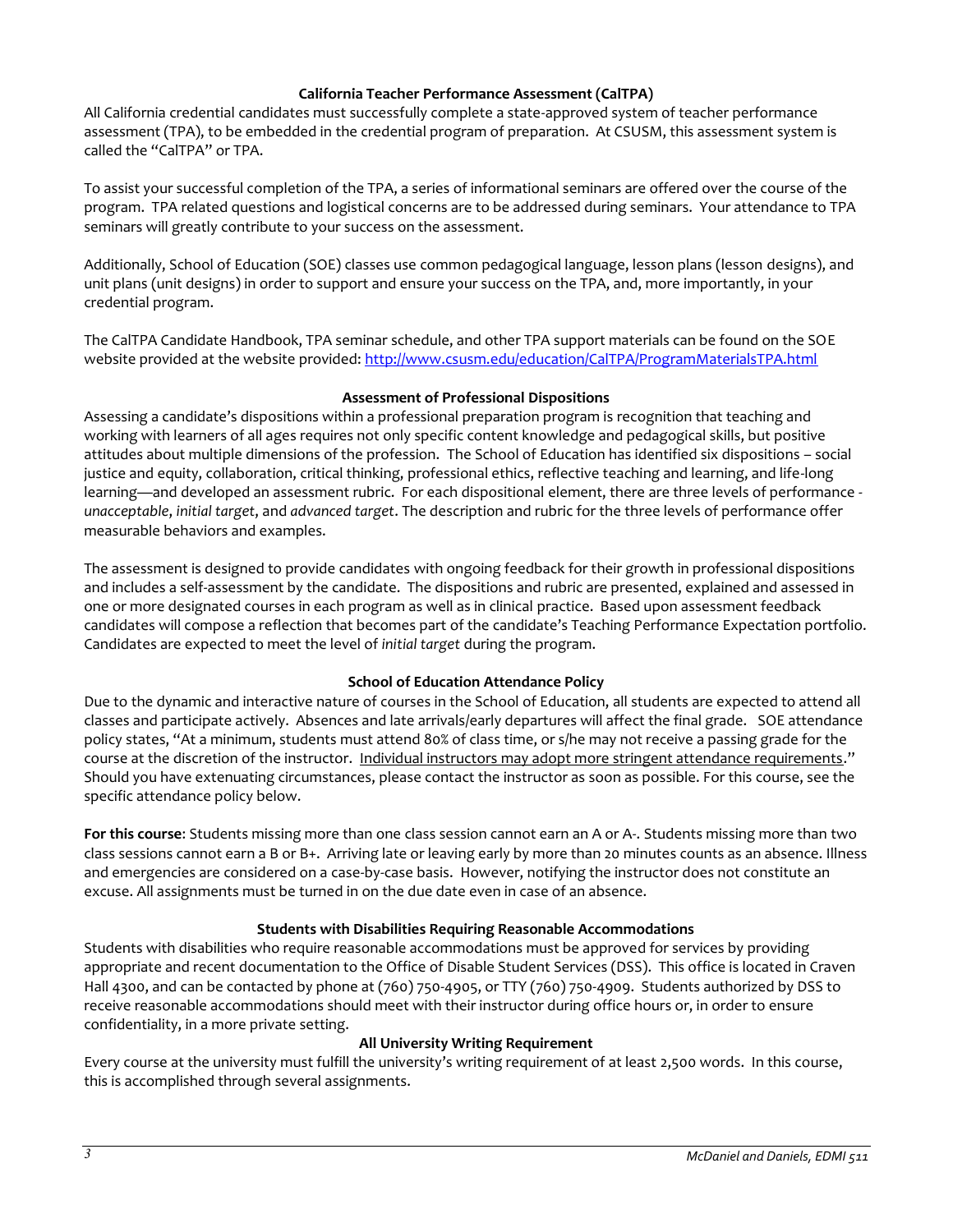## **CSUSM Academic Honesty Policy**

"Students will be expected to adhere to standards of academic honesty and integrity, as outlined in the Student Academic Honesty Policy. All written work and oral presentation assignments must be original work. All ideas/materials that are borrowed from other sources must have appropriate references to the original sources. Any quoted material should give credit to the source and be punctuated with quotation marks.

Students are responsible for honest completion of their work including examinations. There will be no tolerance for infractions. If you believe there has been an infraction by someone in the class, please bring it to the instructor's attention. The instructor reserves the right to discipline any student for academic dishonesty in accordance with the general rules and regulations of the university. Disciplinary action may include the lowering of grades and/or the assignment of a failing grade for an exam, assignment, or the class as a whole."

Incidents of Academic Dishonesty will be reported to the Dean of Students. Sanctions at the University level may include suspension or expulsion from the University.

## **Plagiarism:**

As an educator, it is expected that each student will do his/her own work, and contribute equally to group projects and processes. Plagiarism or cheating is unacceptable under any circumstances. If you are in doubt about whether your work is paraphrased or plagiarized see the Plagiarism Prevention for Students website

[http://library.csusm.edu/plagiarism/index.html.](http://library.csusm.edu/plagiarism/index.html) If there are questions about academic honesty, please consult the University catalog.

## **Grading & Expectations:**

Teacher education is a professional preparation program. It is expected that students will come to class prepared to discuss the readings, submit required assignments, and participate in class activities. Students are expected to adhere to academic honesty and integrity, standards of dependability, confidentiality and writing achievement. Because it is important for teachers to be able to effectively communicate their ideas to students, parents, colleagues, and administrators, writing that is original, clear and error-free is a priority for the School of Education. It is expected that work will be turned in on time. Unless extraordinary circumstances are made known, this is not negotiable (see attendance policy below). Please discuss individual issues with the instructor. Furthermore you must maintain a B average (3.0 GPA), with all grades at a C+ or better, in your teacher education courses to receive a teaching credential from the State of California.

#### **Use of Technology:**

Students are expected to demonstrate competency in the use of various forms of technology (i.e. word processing, electronic mail, use of the Internet, and/or multimedia presentations). Specific requirements for course assignments with regard to technology are at the discretion of the instructor. Keep a digital copy of all assignments for use in your teaching portfolio.

#### **Electronic Communication Protocol:**

Electronic correspondence is a part of your professional interactions. If you need to contact the instructors, email is often the easiest way to do so. It is our intention to respond to all received e-mails in a timely manner. Please be reminded that email and on-line discussions are a very specific form of communication, with their own nuances and etiquette. For instance, electronic messages sent in all upper case (or lower case) letters, major typos, or slang, often communicate more than the sender originally intended. With that said, please be mindful of all email and on-line discussion messages you send to your colleagues, to faculty members in the School of Education, or to persons within the greater educational community. All electronic messages should be crafted with professionalism and care. Things to consider:

- Would I say in person what this electronic message specifically says?
- How could this message be misconstrued?
- Does this message represent my highest self?
- Am I sending this electronic message to avoid a face-to-face conversation?

In addition, if there is ever a concern with an electronic message sent to you, please talk with the author in person in order to correct any confusion.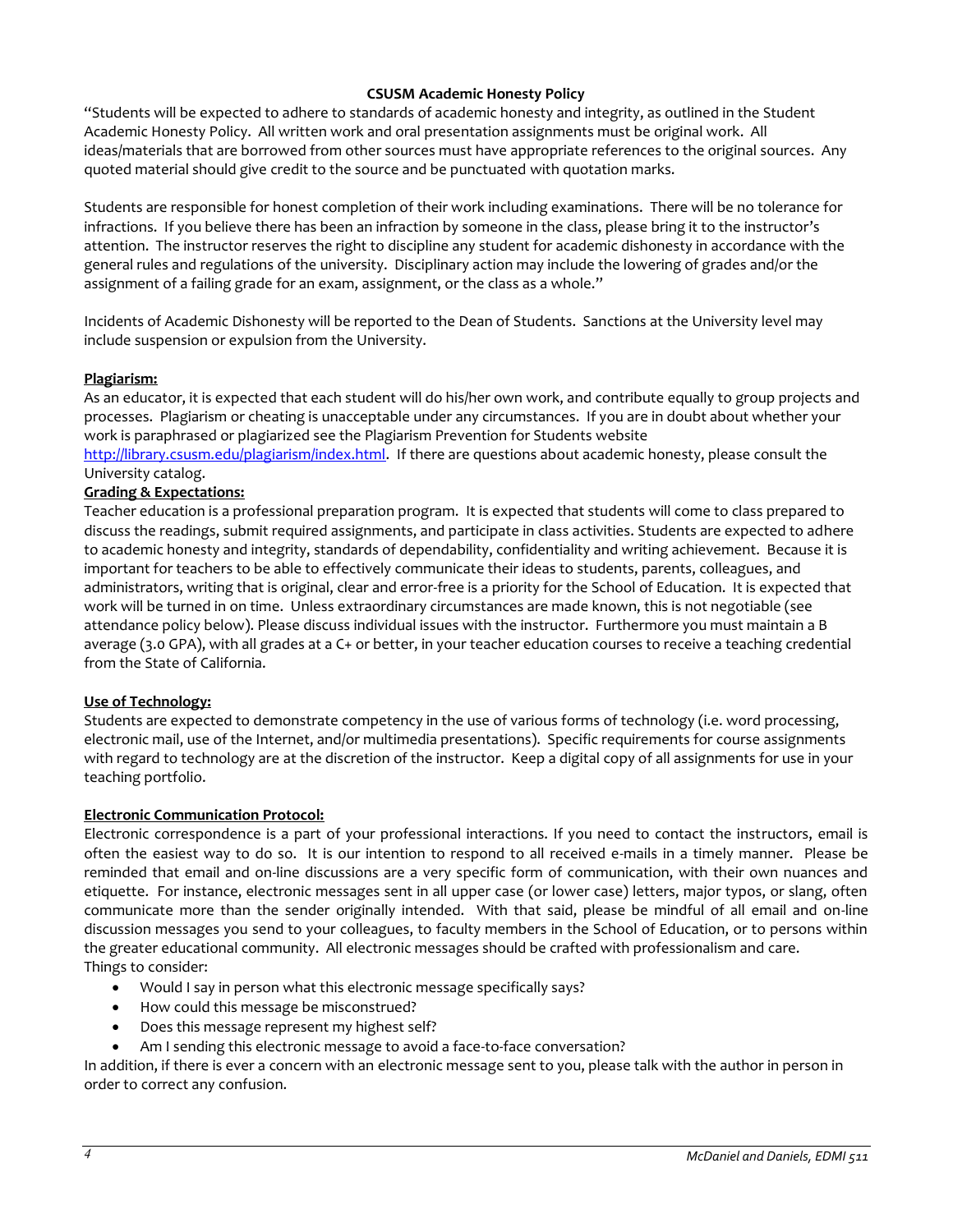## **Course Requirements**

# **Assignments:**

All assignments will be turned in electronically to Cougar Courses. It is your responsibility to observe all deadlines and due dates even if you are absent from class on the due date. If you do not have access to CC for a timely submission, you may email the assignment by the due date. When you re-establish access to CC, you will upload the assignment to our course website. Be sure to save electronic copies of all of your assignments on your own computer.

# **Beginning the School Year**

# *Due: September 8, 11:55 PM, on Cougar Courses*

The beginning of the school year is a crucial time for students and teachers alike. Routines are established; expectations are set; classroom climate is forming. The purpose of this assignment is to have you discover the ways in which districts/schools/teachers establish climate, routines, and expectations for their students. If all goes well, much of this effort becomes invisible later on in the school year, so it is important to learn about the first days of the year. Show your teacher this assignment. *Assure the teacher that you will not use real names in the written report.*

*Collecting the data*: Observe the beginning of the school year for a teacher. Take notes; these are the data for your written reflection about the beginning of school. In order to guide your observation, the following points are suggested. Feel free to tailor your notes to your situation; add things not included here. Your role is to report and analyze, not to evaluate.

- I. During faculty meeting time prior to the first day of school:
	- 1. What topics are addressed for whole-faculty consideration?
	- 2. What questions or concerns do the teachers have?
	- 3. What needs to be done to prepare the classroom for the first day?
	- 4. What have you learned about the community, school and students?
- II. Interview the teacher. Suggested interview questions:
	- 1. Tell me about how you open the school year. What is most important to you in your first days?
	- 2. What do you expect of students in this class?
	- 3. What are some of the things you think I should look for that will help me to understand your classroom better?
	- 4. Tell me about the main things you want students to learn in this class. Are your goals academic, or also social, etc.? Do you expect the same thing of *all* the students?
	- 5. What role does multicultural education play in your classroom?
	- 6. What role does multilingual education play in your classroom? Do you adapt your instruction for students who are learning English? If so, how?
	- 7. What kinds of information do you already have about your students' abilities and achievement (test scores, transcripts, other records, informal assessments)? How important is that information to you now? How do you differentiate instruction for students with a wide range of abilities and achievements?
	- 8. What kinds of information about your students do you want to get within the first few weeks (academic? non-academic?)? How will you do that?
	- 9. How do you communicate with parents/caregivers at the beginning of the year?
	- 10. Do you coordinate your teaching with any others in the school (interdisciplinary team, subject area colleagues, etc.)? Who determines the content of your curriculum and the pace of your instruction for the year?
- III. Prior to the students coming into the classroom:
	- 1. Draw a diagram or take photos of the physical environment.
	- 2. Take note of: bulletin boards and content, national/international symbols, multicultural/multilingual displays, posted lists of rules or expectations, other features of the classroom, how the teacher is dressed.
	- 3. In what ways does this classroom environment suggest, "diversity is valued here"?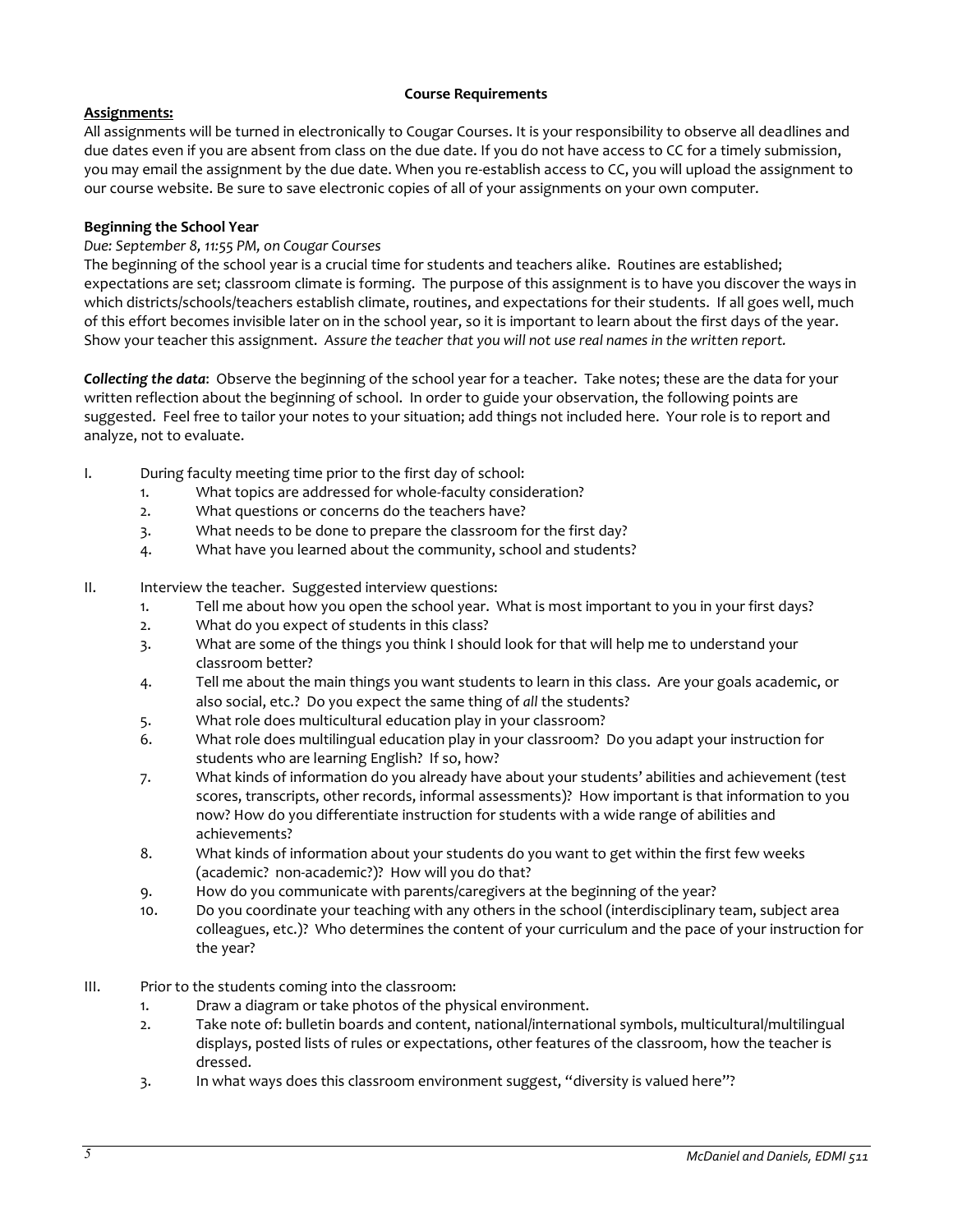- IV. Choose one class period for detailed observation. As students enter the room:
	- 1. Where is the teacher standing/sitting?
	- 2. How do students enter?
	- 3. How do students get their seats (assigned?)?
	- 4. Draw a seating chart. Describe each student by gender, ethnicity/race, and any noticeable special needs.
	- 5. How does the teacher greet the students?
	- 6. How do students greet each other?
	- 7. Where do students put personal belongings/jackets/etc.?
	- 8. What are the students wearing?
- V. During the first three days of class:
	- 1. How soon does class start?
	- 2. How does the teacher let students know class has started?
	- 3. What are the teacher's first words?
	- 4. How does the teacher introduce himself/herself to the class?
	- 5. How does the teacher learn students' names?
	- 6. Note any "mixer" activity used to introduce students to each other. How do students learn their peers' names? How is a sense of community established in the classroom?
	- 7. How is the course (content) introduced? What does the teacher say the class is about?
	- 8. What does the teacher say about classroom expectations/student behavior? What does the teacher negotiate with the students?
	- 9. Note anything the teacher does or says to show that diversity is valued in the class.
	- 10. What kinds of collaboration between teacher/student, student/student, and student/others do you see?
	- 11. How does the teacher close the class session?
- VI. Interview a student. Suggested interview questions:
	- 1. How do you feel in this class?
	- 2. What is most important to you about the beginning of school?
	- 3. What are you expecting in this class?

#### *Reflection (or, what to do after your observation/interview period is over):*

Once you have collected your observation and interview data, you are ready to write a reflection of 1,500-2,000 words. When you write, use pseudonyms for the teacher, school and students. *Never breech confidentiality by using the real names of persons in your writing for class.*

How did the district/school/teacher establish a tone for the year? In what ways did the practices you observed relate to the middle school concept (*TWB*)? What were the most important experiences of the teacher and students in the first few days of school?

Conclude by addressing this question: What questions remain unanswered in your mind following your observation, or what more would you like to know about how to begin the school year?

You are not judging or evaluating the teacher/s; rather, you are interpreting that particular "beginning of the year" for your classmates and instructor to understand.

Exemplary reflections are characterized by:

- Interesting and supportive examples for generalizations
- Integration of *This We Believe* books and Powell, chapters 1, 4, and 6
- Correct grammar, syntax, spelling

*Schedule for this assignment:* Reflections are due on September 8 by 11:55 PM to the Cougar Courses site.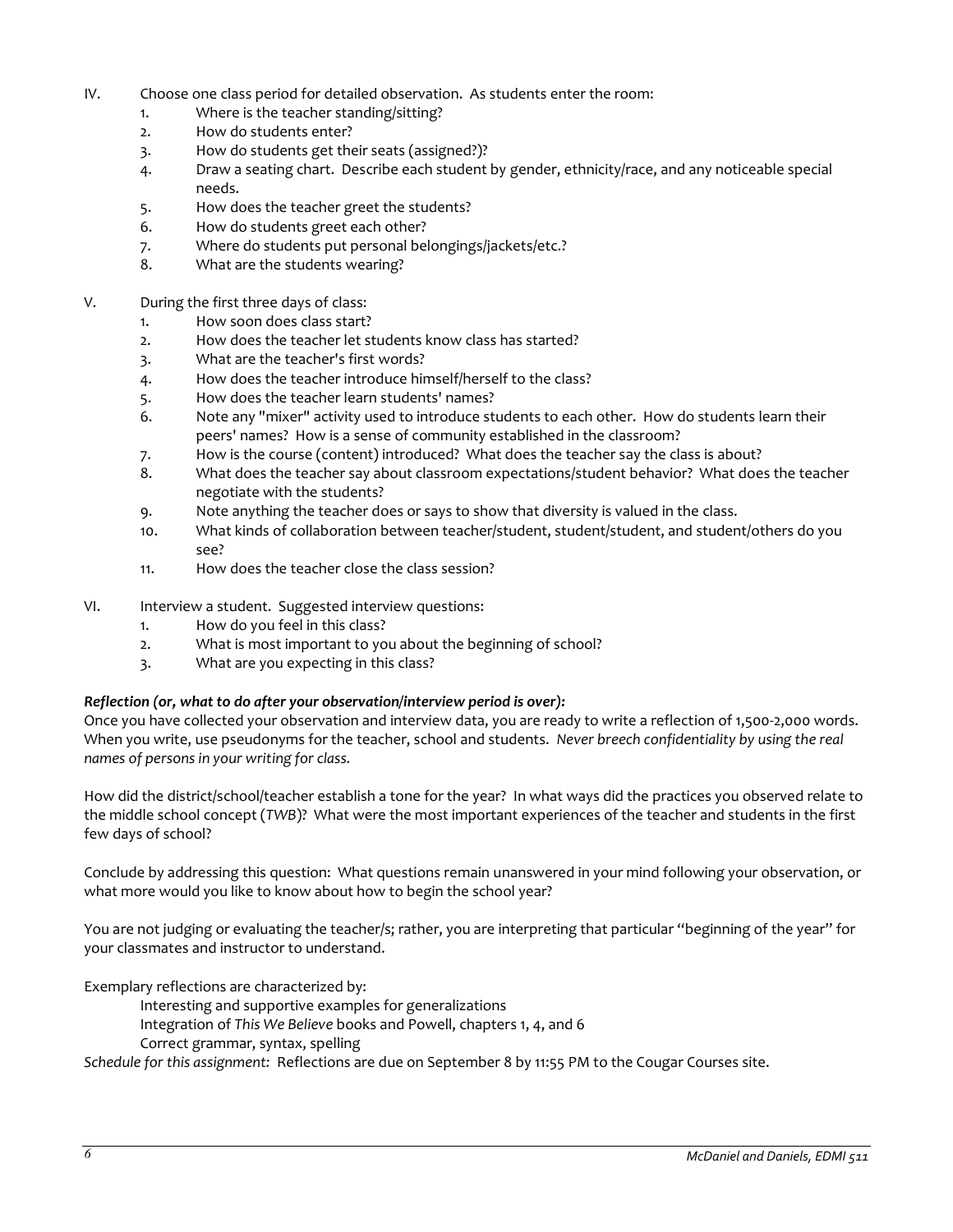## **Shadow a Young Adolescent**

*Due: September 29, 11:55 PM, on Cougar Courses*

In this case study, you will focus on a particular middle school student. The purposes of this assignment are: (1) to help you make connections between the theoretical material you have read concerning early adolescence and the actual students in your schools, and (2) to help you raise additional issues or questions regarding middle school students.

*Collecting information:* Spend one full day with your assigned student, following the student through the school day. As the day starts, make an arrangement with the student regarding your proximity to him or her. It is not necessary that you sit next to the student in classes—the back of the room is fine. Most students enjoy the shadowing and will invite the observers to join them at lunch, etc. But you can observe from a distance if necessary. Ask the student some questions during the day in as informal a manner as possible, or arrange a short interview after school or another day. *Do not tape record the student and do not use the student's real name in the case study report.* Ask yourself the following questions and make notes on each:

How does the student behave in different classes and contexts? Are there consistent patterns of behavior or do you notice different behaviors in different contexts? In addition to classes, be sure to include observations of lunch, playground, gym, and any after school activities.

What is the school day like from a student's perspective? What are the highs and lows? What is the horizontal curriculum (i.e., across different courses and subject areas) like? Are connections made among the student's various courses? To what degree do teachers send messages that the student is "valued"?

What are the student's perceptions of what school is all about? What are her/his perceptions of each subject? What does it mean to your student to learn "math" or "language arts"? What are her/his favorite and least favorite subjects? Why? What is her/his attitude toward assessment?

Note the student's *physical* development. Does s/he seem to feel "comfortable" with her/his appearance? Note the student's *social* development. Who are the student's friends? Do these friends spend time with one another outside of school? Does s/he appear to be more influenced by peers or by parents? Does s/he interact frequently with members of the opposite gender? Note the student's sense of *identity* (versus inferiority). Note the student's sense of *ethics*. If s/he confronted a dilemma during the observation, note how the student reacted. Note the student's frame of *thinking*. Does s/he appear to be more of a concrete thinker or more of a formal thinker? *Writing the case study report:*  After collecting information, write your case study in two parts: (1) a description of the student and her/his day and (2) an analysis of the student and her/his day. These should be near–equal parts of the case study.

*Description:* Report to your readers what the day was like. Lead us through the school day chronologically so that we see what happened from arrival through departure. Describe the student physically. Tell us a little bit about each class period or activity, although you will not be able to report a great deal of detail. In this section, include the episodes that will be important to your analysis.

*Analysis:* After describing the student's day, think about what this case means. In your analysis, incorporate what you have been learning about early adolescence and instructional implications of early adolescent development. You will not be able to answer all of the following questions, but perhaps they will give you somewhere to begin in thinking about your analysis:

Where does the student seem to be in her/his development (physically, socially, ethically, personality/identity and/or cognitively)? Provide support from your data. Make connections to the theoretical models we have addressed in class, but *do no diagnose the student in any absolute terms.* (E.g., do not say, "This student is at the concrete operational stage." Instead, say, "When the student was working on his math problems, his use of manipulatives indicated he may have been thinking at the concrete operational stage.") Remember, you have seen the student for only one day, and it would be presumptuous of you to make sweeping statements that categorize the student based on such a short acquaintance.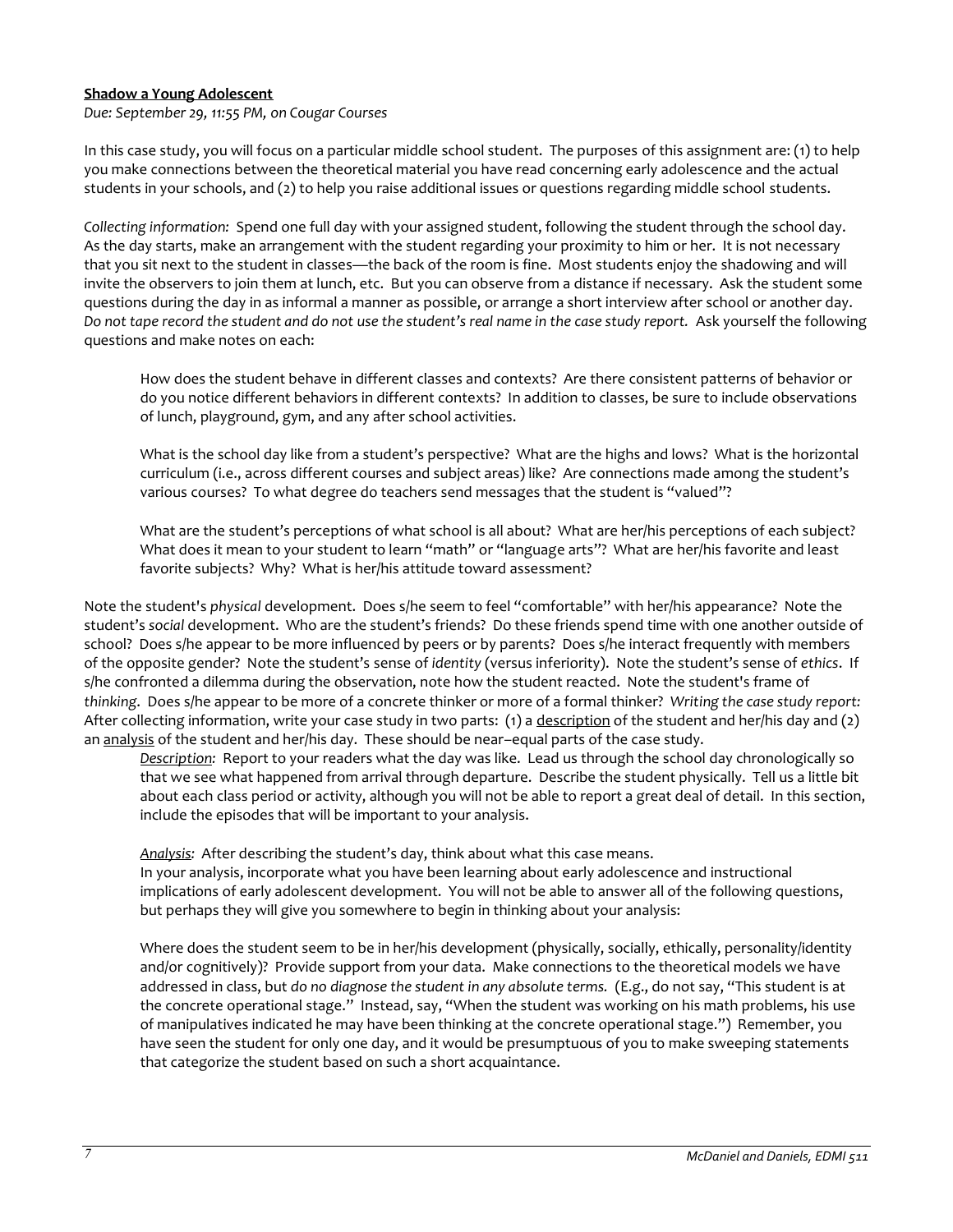What have you learned about the student in relationship to the school? How does your case fit within the material covered in your readings and in class? What issues about middle level schooling are raised through your observations?

What are the implications of your case for your work as a teacher? If you were a teacher to this student, what are some still unanswered questions that you would like to have answered? What do you think you might do in your classroom to address the needs of this student?

Focus on a particular theme or issue that best characterizes what you have observed. This may be a theme concerning the student (e.g., "the enthusiastic student"), the day ("a day in the 7th grade village"), or an issue ("caring for a special needs middle school student"). Choose the most interesting or important aspects of this experience to include in the case study. *Even though we have suggested many questions for you to think about, do not try to be all-inclusive in your analysis.*

*Exemplary papers are characterized by:*

Completeness of description

Interesting and supportive examples for analysis Reasonable inferences so that the analysis and the descriptive data are compatible Integration of your readings (Powell, NMSA, *TWB*) & class sessions into the case study Correct grammar, syntax, spelling

# **Lesson Plan**

*Due: October 6, 11:55 PM, on Cougar Courses*

Complete a lesson plan in conjunction with EDMI 555 as will be described in both classes.

# **Professionalism; Participation**

*Ongoing; Write-Up due: October 6, 11:55 PM, on Cougar Courses*

Complete a self-assessment of your professionalism and participation as described below. Professional demeanor is expected of all students in the Middle Level Program. This includes but is not limited to the following:

- On-time arrival to all class sessions.
- Advance preparation of readings and timely submission of assignments.
- Respectful participation in all settings (e.g., whole group, small group, in/outside of class).
- Carefully considered, culturally aware approaches to solution-finding.

This course is designed for active learning during class sessions. In order for this course to succeed for individuals and the group, students must come to class prepared to discuss assigned readings/topics and to participate in class activities. You will submit a self-assessment on Cougar Courses by October 23. We will consider your self-assessment when assigning points for this assignment. Answer the questions below and illustrate with examples from your participation in class.

#### **Students will engage in active learning each class session, and will be expected to actively participate.**

- How do you participate in class discussions productively, sharing your knowledge and understandings?
- How do you interact productively with your peers, taking on a variety of roles (leader, follower, etc.)?
- How do you contribute appropriately to group work—do you "do your share"?
- How do you demonstrate that you are able to accept others' opinions?
- How do you demonstrate that you are supportive of others' ideas?
- How do you support your peers during their presentations?
- How do you manage potential diversions (electronics, personal business, appointments, etc.) that might impede your ability to give your full attention to class sessions?
- How do you monitor and adjust your participation to allow for others' ideas as well as your own to be heard?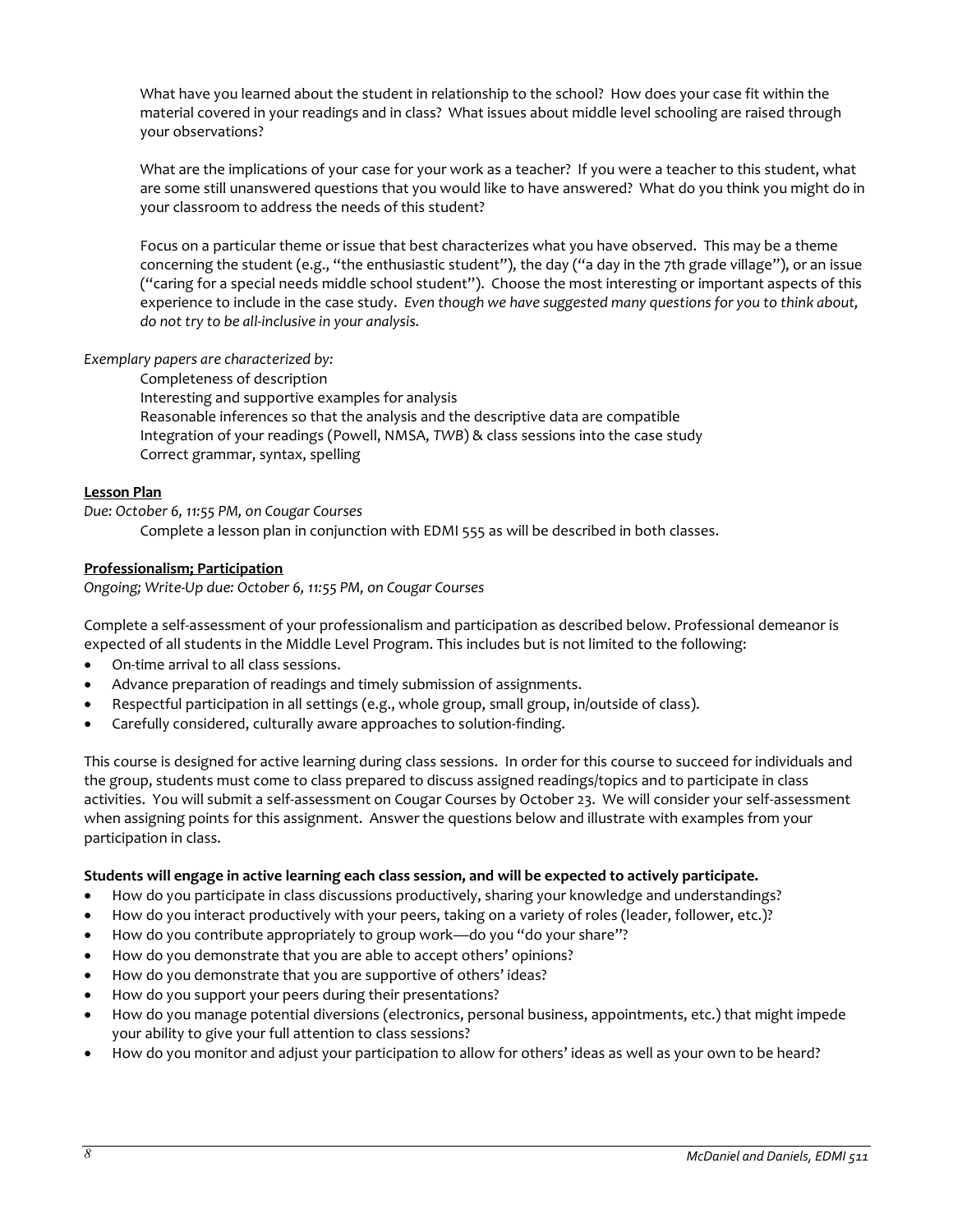# **Grading Standards**

| Assignment                        | <b>Points</b> | Due Date                |
|-----------------------------------|---------------|-------------------------|
| 1. Beginning the school year      | 30            | 9/8                     |
| 2. Shadow a young adolescent      | 30            | 9/29                    |
| 3. Lesson plan                    | 30            | 10/6                    |
| 4. Professionalism, participation | 10            | Ongoing, Final due 10/6 |

## **Grading:**

| А  | 94-100 points | А- | 90-93 points |
|----|---------------|----|--------------|
| B+ | 88-89 points  | B  | 83-87 points |
| B- | 80-82 points  | C+ | 78-79 points |
| C  | 73-77 points  | C- | 70-72 points |